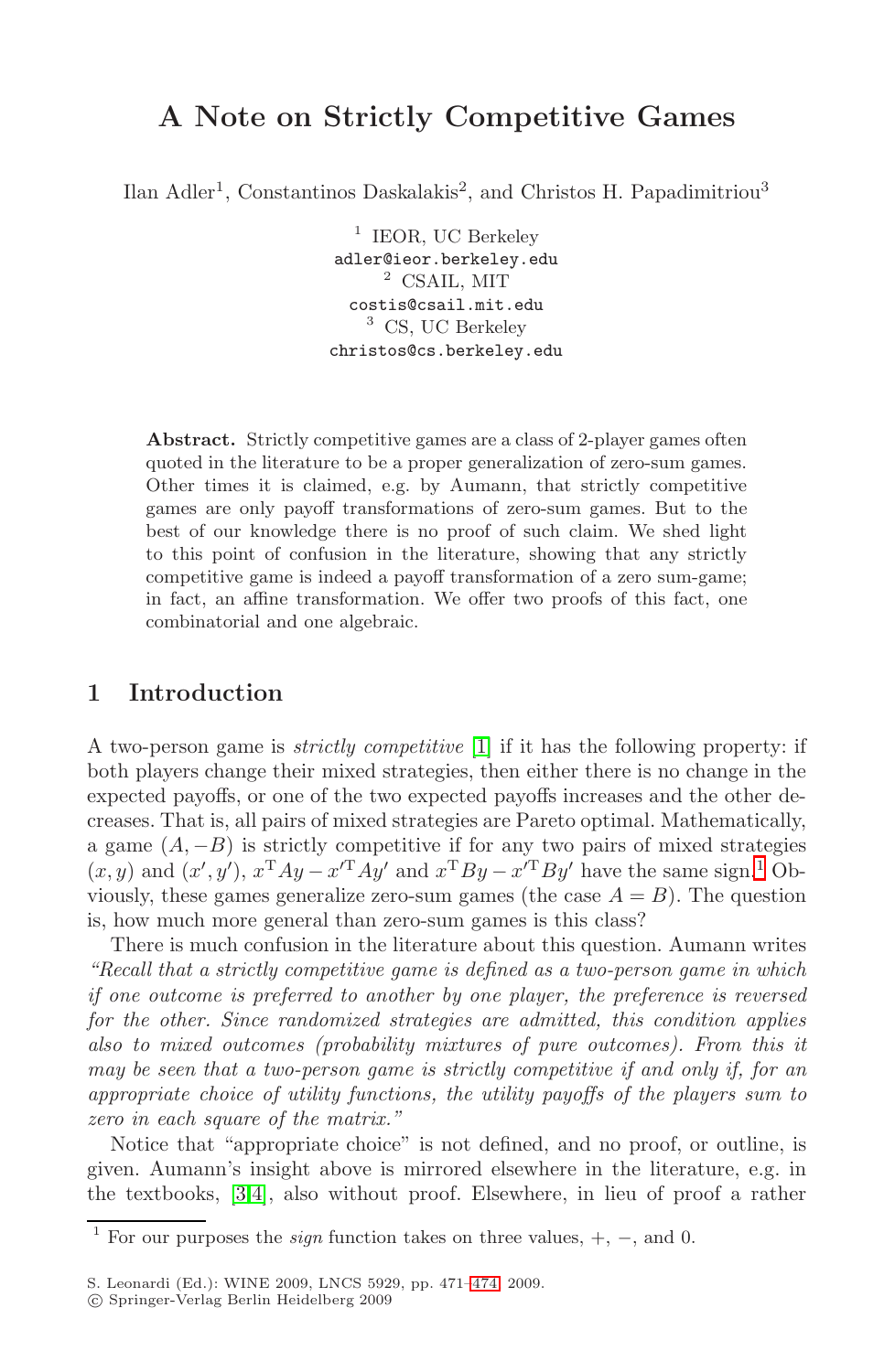#### 472 I. Adler, C. Daskalakis, [and](#page-3-3) C.H. Papadimitriou

straightforward weaker fact is pointed out: Let  $a_1, \ldots, a_n$  be n events and let  $u(a_i), v(a_i)$  be the utilities of players 1 and 2 respectively. Now suppose that for any pair of probability vectors p, q we have  $\sum p_i u(a_i) \geq \sum q_i u(a_i)$  iff  $\sum p_i v(a_i) \leq$  $\sum q_i v(a_i)$ . Then it is easy to see that there exist affine transformations of u, v, call them  $u', v'$ , such that  $v'(a_i) = -u'(a_i)$  for all *i*. Aumann's assertion is stronger: Its hypothesis is that the inequalities hold for all distributions *that are products of mixed strategies.* To increase the confusion, in [5], strictly competitive games are defined with  $x, y, x', y'$  above restricted to pure strategies—this is a proper generalization, albeit of no interest. And elsewhere, strictly competitive games are treated as a proper generalization of zero-sum games.

<span id="page-1-1"></span>In this note we prove Aumann's assertion. In fact, we give two very different proofs, one combinatorial and one algebraic (both are quite nontrivial). Let A and B be  $m \times n$  real matrices. By  $\Delta_n$  we denote all distributions (mixed strategies) over [n]. We say that matrix B is an *affine variant* of matrix A if for some  $\lambda > 0$  and unrestricted  $\mu$ ,  $B = \lambda \cdot A + \mu \cdot U$ , where U is  $m \times n$  all-ones matrix. Our main result is the following:

**Theorem 1.** *If for all*  $x, x' \in \Delta_m$  *and*  $y, y' \in \Delta_n$ ,  $x^T A y - x'^T A y'$  *and*  $x^T B y - x' B y'$  $x'^TBy'$  have the same sign, then B is an affine variant of A.

Note that the converse is trivial.

#### <span id="page-1-0"></span>**2 A Combinatorial Proof**

Consider the strictly competitive game  $(A, -B)$  with at least two pure strategies for each player. Let

$$
a_{max} = \max_{ij} A_{ij} , a_{min} = \min_{ij} A_{ij}
$$
  
and 
$$
b_{max} = \max_{ij} B_{ij} , b_{min} = \min_{ij} B_{ij}.
$$

**Lemma 1.** For all  $i, j$ :

$$
a_{ij} = a_{max} \iff b_{ij} = b_{max}; \tag{1}
$$

$$
a_{ij} = a_{min} \iff b_{ij} = b_{min}.
$$
 (2)

*Proof.* We only show the first assertion. The other assertion can be shown similarly. Suppose there exist i, j such that  $a_{ij} = a_{max}$ , but  $b_{ij} < b_{max}$ . Let then  $k, \ell$ be such that  $b_{k\ell} = b_{max}$ . If x, x' are the pure strategies i, k and y, y' the pure strategies j,  $\ell$ , then the pairs of strategies  $(x, y)$  and  $(x', y')$  violate the condition of strict competitiveness. -

**Corollary 1.**  $a_{max} = a_{min} \Leftrightarrow b_{max} = b_{min}$ .

If  $a_{max} = a_{min}$  and  $b_{max} = b_{min}$ , then clearly B is an affine variant of A. If  $a_{max} > a_{min}$  and  $b_{max} > b_{min}$ , we define the following affine variants of the matrices A and B.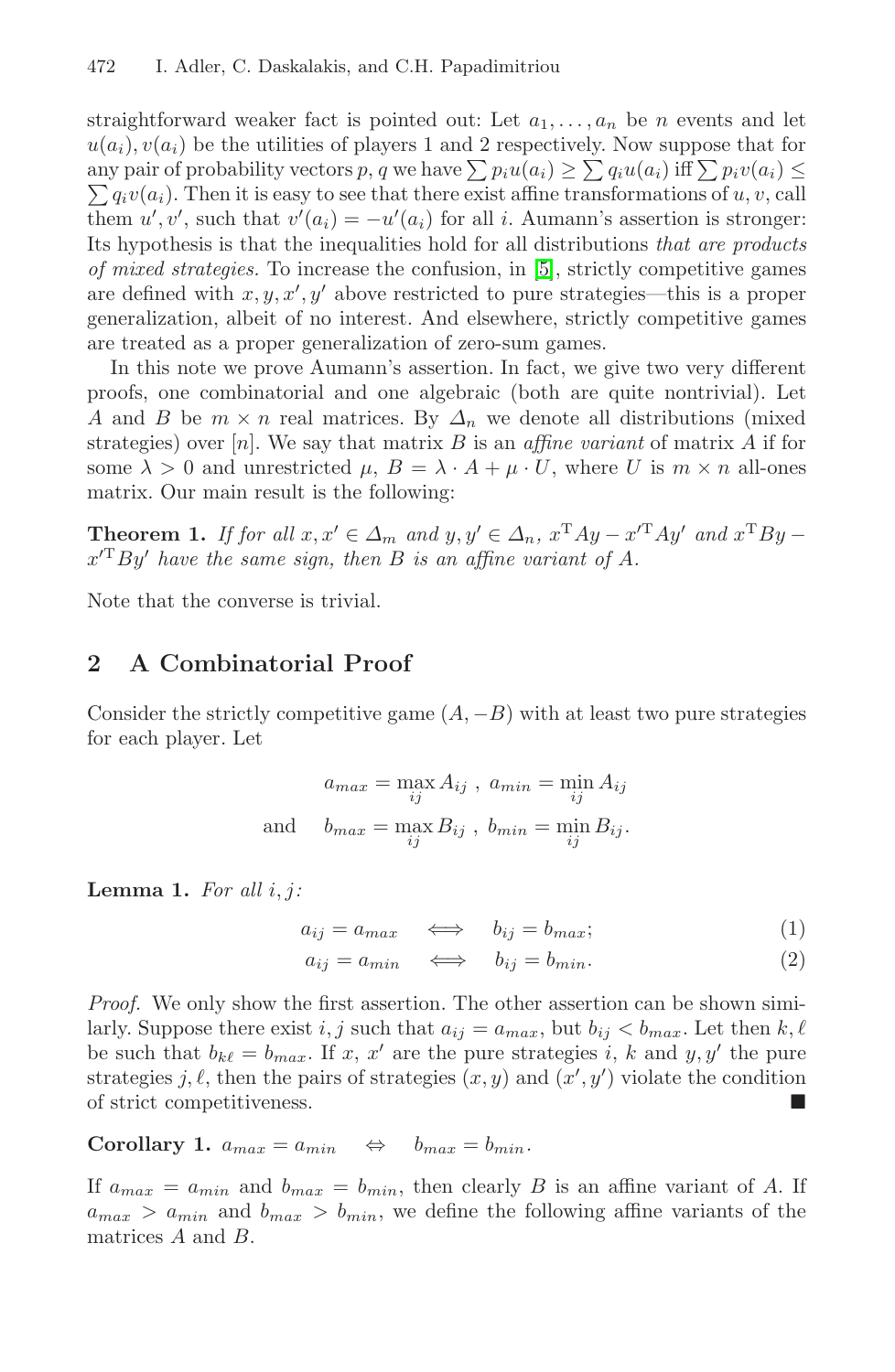$$
A' = \frac{1}{a_{max} - a_{min}} [A - a_{min} U],
$$
  

$$
B' = \frac{1}{b_{max} - b_{min}} [B - b_{min} U].
$$

Observe that all entries of  $A', B'$  are in [0, 1]; in particular, both the value 0 and the value 1 appear as entries in both  $A'$  and  $B'$ . Moreover,  $(A', -B')$  is a strictly competitive game. We show the following.

### **Lemma 2.**  $A' = B'$ .

*Proof.* Suppose that  $A' \neq B'$ . By Lemma 1 and by rearranging the rows and columns of A<sup> $'$ </sup> and B<sup> $'$ </sup>, we can assume without loss of generality that  $A'_{11}$  =  $B'_{11} = 1$  and either  $A'_{22} = B'_{22} = 0$  (case 1) or  $A'_{12} = B'_{12} = 0$  (case 2). Let  $D = B' - A'$  and let  $|D_{rs}| = \max_{ij} |D_{ij}|$ . For  $0 \le p \le 1$ , let  $x(p)$ ,  $y(p)$  be probability vectors whose non-zero elements are:

**−** Case 1:  $x_1(p) = y_1(p) = p$ ,  $x_2(p) = y_2(p) = 1 - p$ ; **−** Case 2:  $x_1(p) = 1$ ,  $y_1(p) = p$ ,  $y_2(p) = 1 - p$ .

Since  $x(p)^{\mathrm{T}}A'y(p) = 0$  for  $p = 0$  and  $x(p)^{\mathrm{T}}A'y(p) = 1$  for  $p = 1$ , there exists  $\bar{p}$ such that  $x(\bar{p})^T A' y(\bar{p}) = A'_{rs}$ . Assuming  $D_{rs} \neq 0$ , we have  $0 < \bar{p} < 1$ . Since the game is strictly competitive, we have that  $x(\bar{p})^T B' y(\bar{p}) = B'_{rs}$ . If this weren't the case, then b[y](#page-1-1) taking  $x'$  to be the pure strategy r and  $y'$  the pure strategy s we would obtain a contradiction to the strict competitiveness of the game by considering the pairs of mixed strategies  $(x(\bar{p}), y(\bar{p}))$  and  $(x', y')$ .

Given the above we have  $x(\bar{p})^T (A' + D) y(\bar{p}) = B'_{rs}$ , which implies that  $x(\bar{p})^T D y(\bar{p}) = B_{rs}' - A_{rs}' = D_{rs}$ . Noting that  $D_{11} = 0$ ,  $x_1(\bar{p}) \cdot y_1(\bar{p}) > 0$ ,  $|D_{rs}|$ = max<sub>ij</sub> |D<sub>ij</sub>|, and that  $x(\bar{p})^T D y(\bar{p})$  is a weighted average of the elements in D, we can't have  $x(\bar{p})^T D y(\bar{p}) = D_{rs}$ . Thus  $D = 0$ , implying  $A' = B'$ . -

Since  $A^{'}, B^{'}$  are affine variants of  $A, B$ , this completes the proof of Theorem 1.

## **3 An Algebraic Proof**

For any matrix A we consider the polynomial  $p_A(z) = x^{\mathrm{T}}Ay - x'^{\mathrm{T}}Ay'$ , where by z we denote the vector of variables  $x, y, x', y'$ . The hypothesis then states that  $p_A(z)$  and  $p_B(z)$  always have the same sign.

First note that, as polynomials,  $p_A$  and  $p_B$  are irreducible (there is no way to factor them without getting extra terms involving both primed and unprimed variables). Consider now the polynomial  $p_{A+B}$ , and consider a  $z^*$  such that  $p_{A+B}(z^*)=0$ . It is easy to see that such a  $z^*$  exists. We claim that also  $p_A(z^*)=$ 0 — otherwise,  $p_A(z^*)$  and  $p_B(z^*) = p_{A+B}(z^*) - p_A(z^*)$  would have opposite signs.

We conclude that the roots of the irreducible polynomial  $p_{A+B}(z)$  are a subset of the roots of the irreducible polynomial  $p_A(z)$ . It follows from Hilbert's Nullstellensatz [2] that  $p_A(z)$  is a multiple of  $p_{A+B}(z)$  (where we used that  $p_A$  is